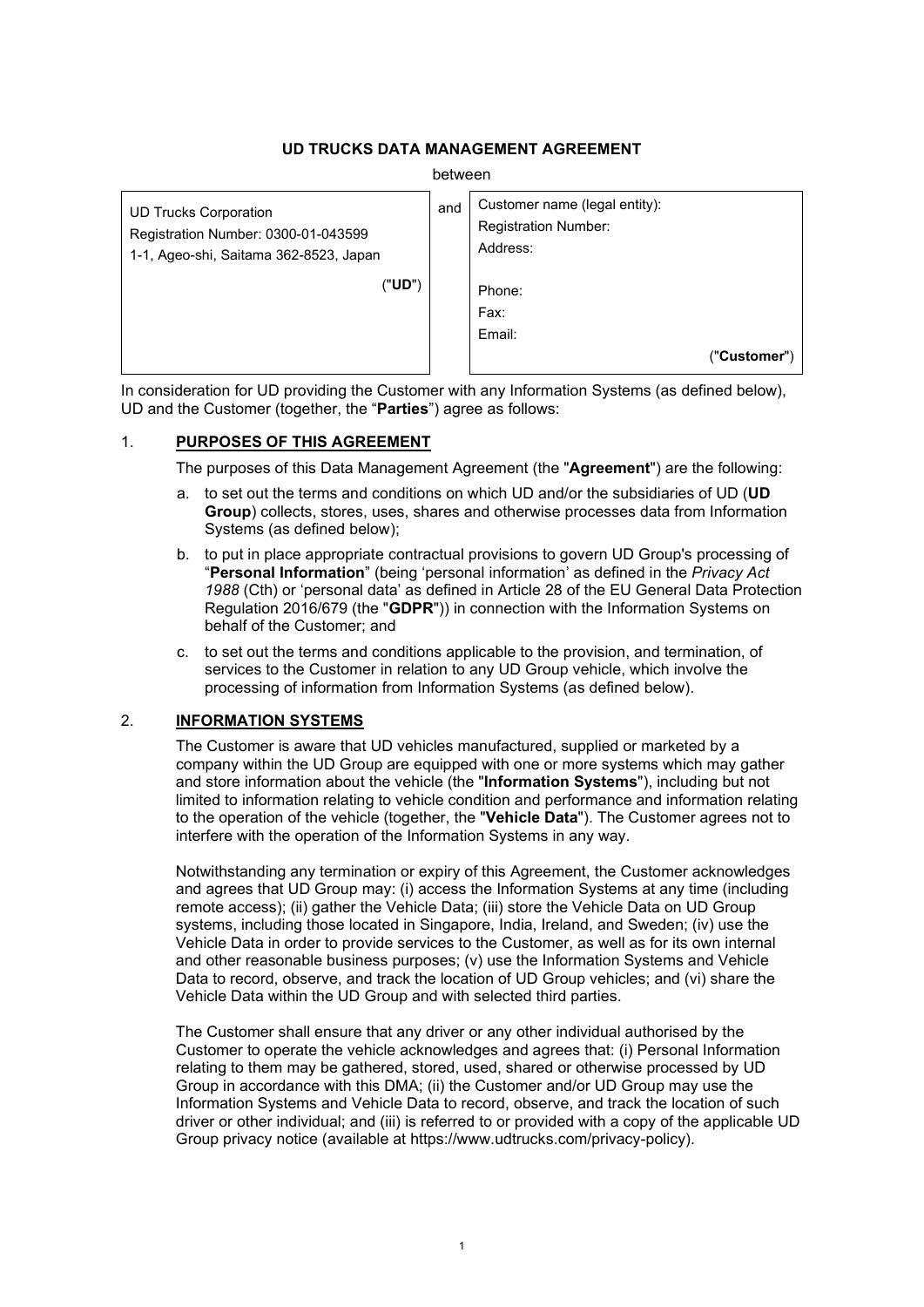The Customer agrees to notify UD in writing if it sells or otherwise transfers ownership of the vehicle to a third party.

## 3. **DATA PROTECTION AND PROCESSING**

During the course of collecting and processing Vehicle Data, either directly or through its authorised dealers, as well as during the course of UD Group, any of its authorised business partners or any third party providing services, such as repair, maintenance or other services (whether or not under warranty), UD Group may process Personal Information, on behalf of the Customer, its affiliates or agents. With respect to any such processing, the Parties agree that: (a) the Customer will determine the purposes and means of the processing of that Personal Information under its privacy policy as a "controller"; and (b) UD Group will process Personal Information relating to those data subjects on behalf of the Customer as a "processor". [Appendix](#page-5-0) 1 of this Agreement (*[Provisions Regarding the Processing of Personal Information](#page-5-0)*) sets out the terms and conditions applicable to such processing of Personal Information and shall apply whenever UD is processing Personal Information on behalf of the Customer.

The Customer undertakes to comply with applicable data protection laws, including the *Privacy Act 1988* (Cth), GDPR and similar laws in other jurisdictions. Without limiting the foregoing, the Customer warrants that is has obtained all consents from data subjects necessary to enable UD Group to process Personal Information (including location data) on behalf of Customer as contemplated by this Data Management Agreement. To the extent permitted by law, the Customer shall hold UD Group, its representatives and agents, and any third parties acting on behalf of UD Group, indemnified against any loss arising directly or indirectly from the Customer's failure to comply with applicable data protection laws.

#### 4. **SERVICE TERMS AND CONDITIONS**

If the Customer wishes to purchase Dynafleet or other information services provided through the Information Systems (the "**Information Services**") for UD vehicles, then the Customer must enter into separate terms and conditions for such Information Services with Volvo Truck Corporation.

The Customer shall not distribute, retransfer, copy, publish, modify, enhance, reverse engineer, decompile or otherwise alter the Information Systems. The Customer acknowledges that it may not assign, sell, resell, bargain, convey, transfer, pledge, lease or grant any right to use the Information Systems to any third party.

The right of the Customer to use the Information Systems is subject to the technical and regulatory availability of the Information Systems. The technical availability of the Information Systems depends on availability of network and satellite coverage and may be disrupted due to local barriers (including but not limited to bridges, buildings and other physical barriers), atmospheric or topographic conditions and technical limitations (including but not limited to inbuilt errors of any GPS system).

UD Group disclaims any guarantee or liability for the security of the mobile telecommunications, wireless or other network used for the transmission of Vehicle Data and other information.

The Information Systems may not be available due to maintenance work. Details of planned maintenance work will be communicated to the Customer. UD will seek to minimise disruption of the Information Systems' availability.

The Customer shall at all times comply with UD Group's user guidelines and manuals in respect of each vehicle.

The Customer acknowledges that the Information Systems may not be available in all countries.

UD Group may use the Information Systems to locate a registered vehicle, if any UD Group entity reasonably believes that the vehicle is not operated by Customer as lawful owner or otherwise in compliance with applicable law or the terms and conditions of this Agreement or any other agreement between the Customer and any UD Group entity.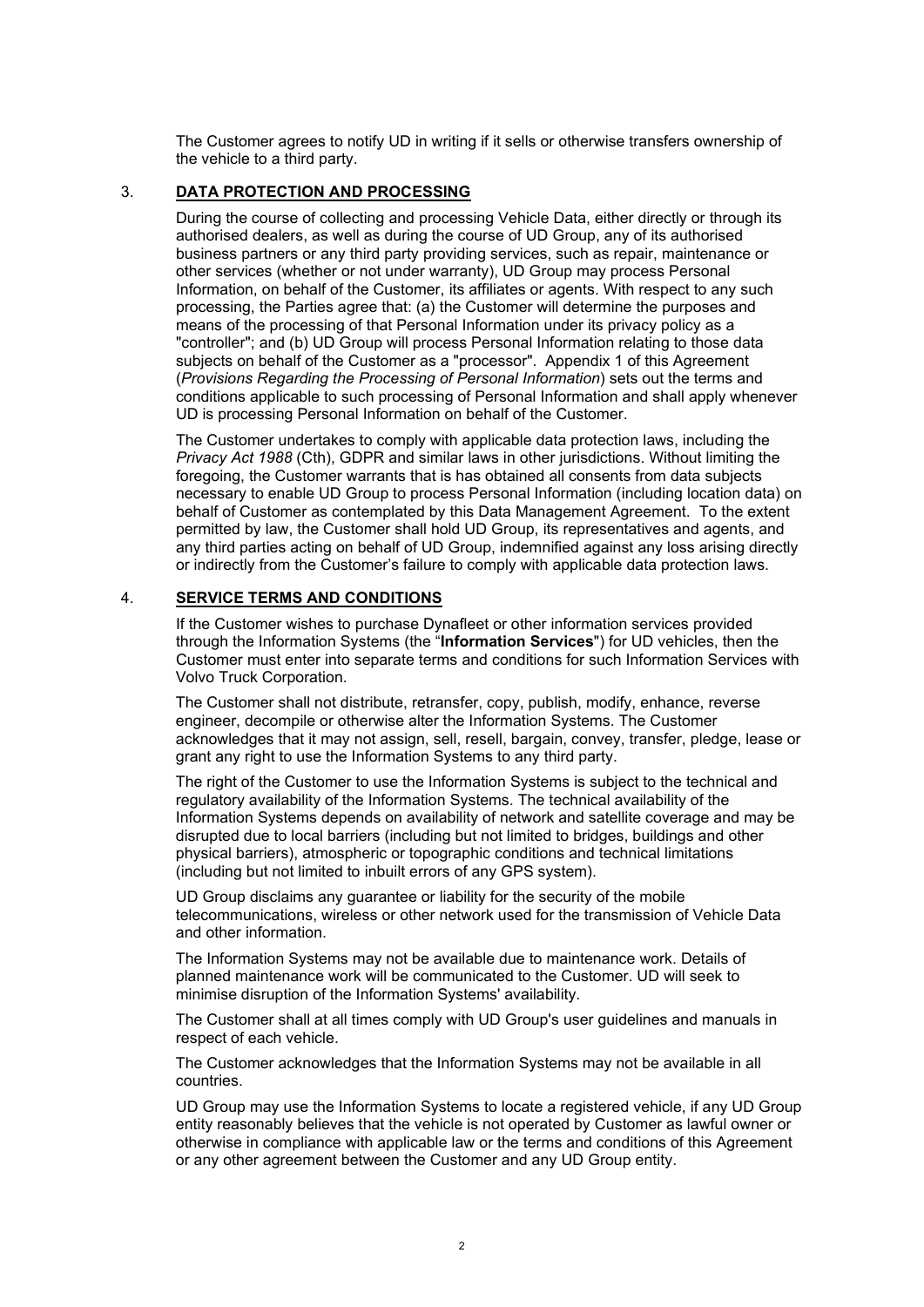### 5. **DEACTIVATION OF THE INFORMATION SYSTEMS**

Upon the written request of the Customer, UD shall deactivate its remote access to the Information Systems with respect to any nominated vehicle, by reference to the vehicle identification number ("**VIN**"), at the Customer's expense and without undue delay ("**Vehicle Deactivation**"). To the extent that Vehicle Deactivation must be carried out by a UD-authorized workshop, the Customer shall be responsible for delivering the nominated vehicle(s) to any such workshop for deactivation.

For the avoidance of doubt, Vehicle Deactivation shall not prevent (i) remote access to the Information Systems if required by applicable law; or (ii) access to the Information Systems through a plug-in device, including but not limited to TechTool, for the purposes of repair and maintenance or warranty work; or (iii) if required by applicable law.

Upon the written request of the Customer, UD shall reactivate its remote access to the Information Systems with respect to any nominated vehicle, by reference to the VIN at the Customer's expense ("**Vehicle Reactivation**"). Unless UD is able to carry out Vehicle Reactivation remotely, any Vehicle Reactivation must be carried out by a UD-authorized workshop and the Customer shall be responsible for delivering the nominated vehicle(s) to any such workshop for reactivation.

### 6. **LIMITATIONS OF LIABILITY**

UD Group's total maximum liability under this Agreement for all claims arising in a calendar quarter (whether in contract, tort, negligence, statute, restitution, or otherwise) shall not exceed the total amount of one thousand US dollars (USD 1,000).

UD Group shall not be liable (whether in contract, tort, negligence, statute or otherwise) for any loss of profit, loss of business, wasted management time, loss of or corruption of data, or costs of data reconstruction or recovery, whether such loss arises directly or indirectly and whether any UD Group entity was aware of its possibility or not, or for any loss or damage that does not arise naturally and according to the usual course of things as a result of a breach of this Agreement or other event giving rise to the loss or damage.

UD Group shall not be liable for any loss or damage of any kind whatsoever caused or contributed to by acts or omissions of the Customer, including, but not limited to, the Customer's failure to comply with any data protection laws.

UD Group shall not be liable for any loss or damage of any kind whatsoever caused or contributed to by an event or circumstance outside of UD's reasonable control, including any act or omission of third parties, or any failure or downtime of the public communications systems on which the provision of the Information Systems may be dependent.

The Customer understands and agrees that: (i) it has no contractual relationship with the underlying carrier of mobile and wireless services used for the transmission of data and information, (ii) it is not a third party beneficiary of any agreement between UD or any UD Group entity and the underlying carrier, (iii) the underlying carrier has no liability of any kind to Customer whether for breach of contract, warranty, negligence, strict liability in tort or otherwise, (iv) messages and any other information or data may be delayed, deleted or not delivered, and (v) the underlying carrier cannot guarantee the security of wireless transmissions and will not be liable for any lack of security relating to the use of the Information Systems.

## 7. **WARRANTIES**

The Customer warrants to UD that it has, and will have at all times during the term of this Agreement, all necessary consents, permissions, licences and authorisations to ensure that the Customer uses the Information Systems in full compliance with all applicable laws and regulations.

UD Group hereby excludes, to the fullest extent permissible in law, all conditions, warranties guarantees and stipulations, express (other than those set out in this Agreement) or implied, statutory, customary or otherwise which, but for such exclusion,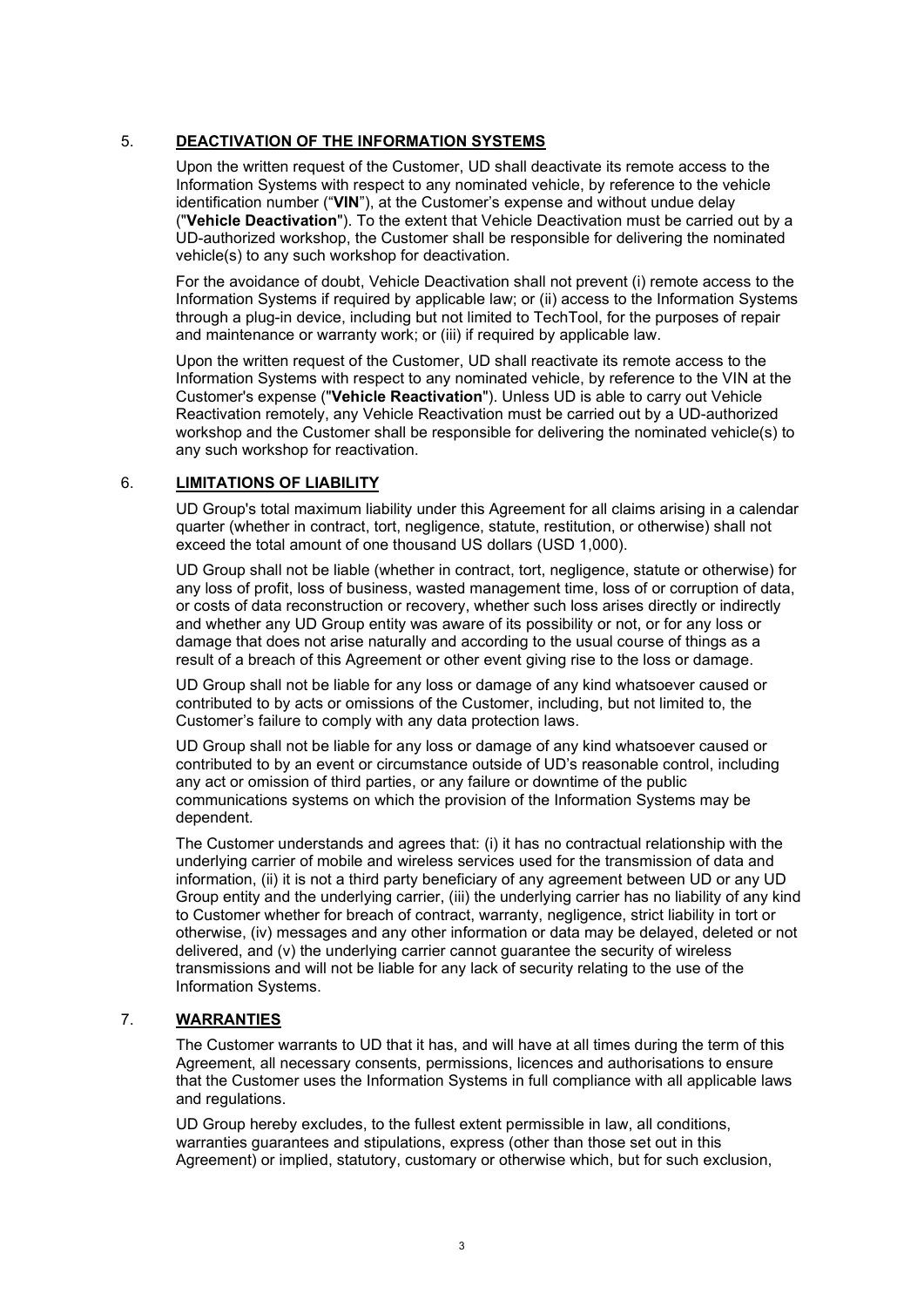would or might subsist in favour of Customer. If any such condition, warranty, guarantee or stipulation cannot be excluded at law then, to the fullest extent permissible in law, UD's liability for breach of such condition, warranty, guarantee or stipulation if limited (at UD's option) in the case of: (a) goods, to the repair or replacement of the goods, the supply of equivalent goods, or payment of the cost of the same; and (b) services, to the resupply of the service or payment of the cost of the same.

### 8. **GENERAL**

By signing this Agreement or by accessing or otherwise using the Information Systems, the Customer acknowledges that it: (a) has read and understood the Agreement; (b) has all necessary authorisations to enable it to enter into the Agreement (including where it is entering into the Agreement on behalf of other group entities) and to enable the UD Group to undertake the activities foreseen in the Agreement; and (c) agrees to be bound by its terms and conditions, as amended from time to time.

UD may vary or amend the terms and conditions of this Agreement by publishing a new version at: https://www.udtrucks.com/australia/service-parts/telematics. The Customer shall be deemed to have accepted the new terms if it has continued to use the Information Systems for three (3) months after such new terms have been published.

The formation, existence, construction, performance, validity and all aspects whatsoever of this Agreement or of any term of this Agreement except for terms relating to data processing and management will be governed by and construed in accordance with the laws of Singapore , and the terms of this Agreement relating to the data processing and management will be governed by and construed in accordance with the laws of Japan, respectively without regard to the principles of conflict of laws or choice of law, and to the exclusion of the UNCISG-rules.

Any disagreement, dispute, controversy or claim arising out of or relating to this Agreement or the interpretation hereof or any arrangements relating hereto or contemplated herein or the breach, termination or invalidity hereof shall be finally settled by arbitration in accordance with the Arbitration Rules of the Singapore International Arbitration Centre ("SIAC") for the time being in force which rules are deemed to be incorporated herein by reference. The arbitral panel shall consist of one arbitrator to be appointed by the President of the Court of Arbitration of the SIAC. The language of the arbitration shall be in English and the place for the arbitration shall be Singapore.

Any decision or award of the arbitral panel shall be final and binding upon the parties to the arbitration proceeding. The parties hereby waive, to the extent permitted by any applicable legislation, any rights to appeal or to review of such award by any court or tribunal. The parties agree that the arbitral award may be enforced against the parties to the arbitration proceeding or their assets wherever they may be found and that a judgment upon the arbitral award may be entered in any court having jurisdiction thereof. For the purposes of this Agreement only, each party hereby waives irrevocably any immunity from jurisdiction to which it (or any of its assets) might otherwise be entitled in any action for enforcement of (or a judgment upon) the arbitral award instituted by the relevant party before any court having jurisdiction thereof.

If any condition or part of this Agreement is found by any court, tribunal, administrative body or authority of competent jurisdiction to be illegal, invalid or unenforceable then that provision will, to the extent required, be severed from this Agreement and will be ineffective, without, as far as is possible, modifying any other provision or part of this Agreement and this will not affect any other provisions of this Agreement which will remain in full force and effect.

UD enters into each provision of this Agreement that is expressed for the benefit of UD and other UD Group entities on UD's own account and on trust for such other UD Group entities.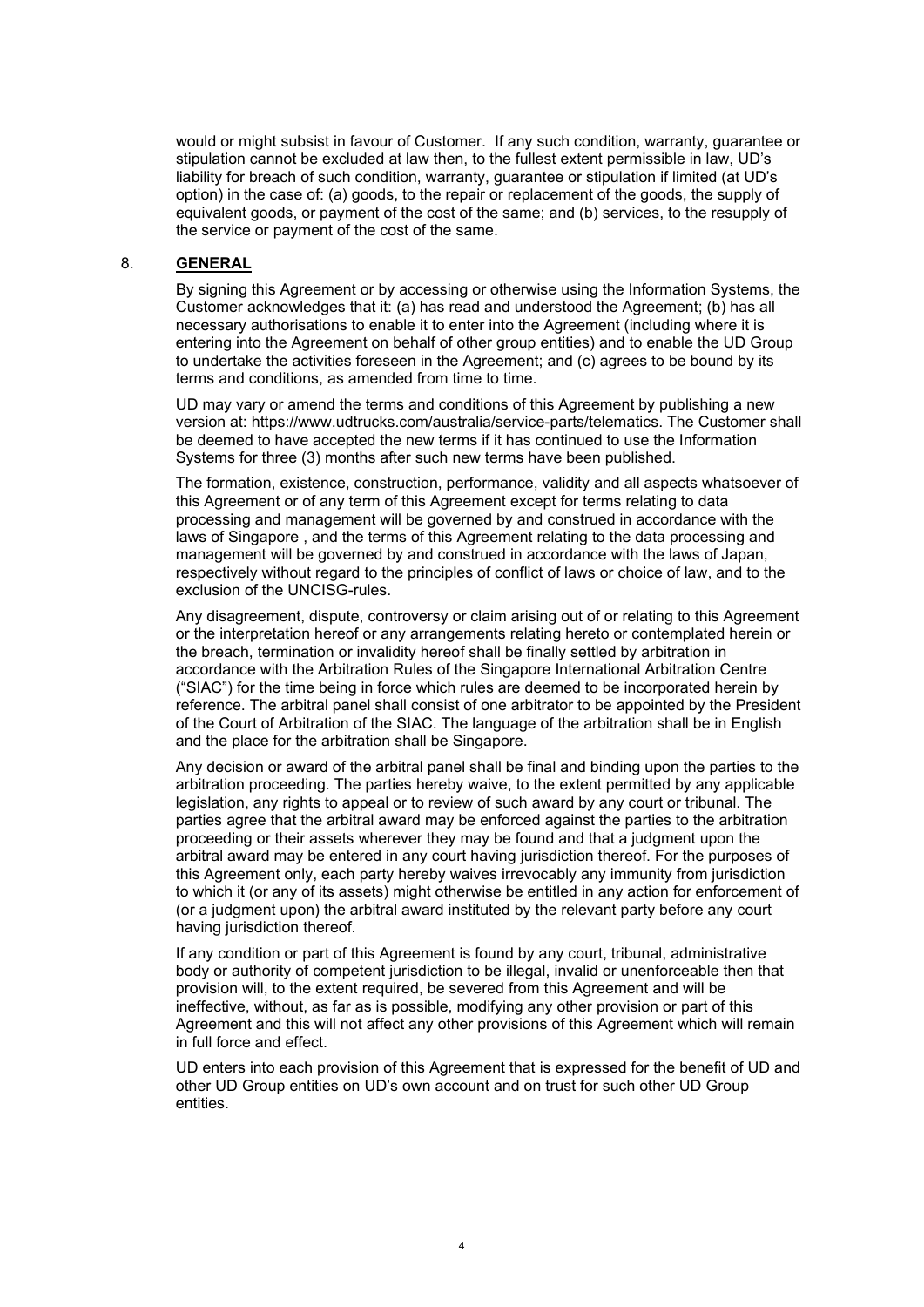UD shall have the right to transfer this Agreement at any time to any UD Group entity. The Customer shall approve such assumption of contract and shall release UD from this Agreement without any further claims.

IF YOU DO NOT AGREE TO THE TERMS AND CONDITIONS OF THIS AGREEMENT (OR ANY AMENDMENT OF THIS AGREEMENT), YOU MUST NOT SIGN THIS DOCUMENT, OR DOWNLOAD, ACCESS, INSTALL OR OTHERWISE USE ANY OF THE INFORMATION SYSTEMS.

| Customer:    |        | <b>UD</b> |
|--------------|--------|-----------|
| Date, place: |        |           |
|              | (sign) |           |
| Name:        |        |           |
| Title:       |        |           |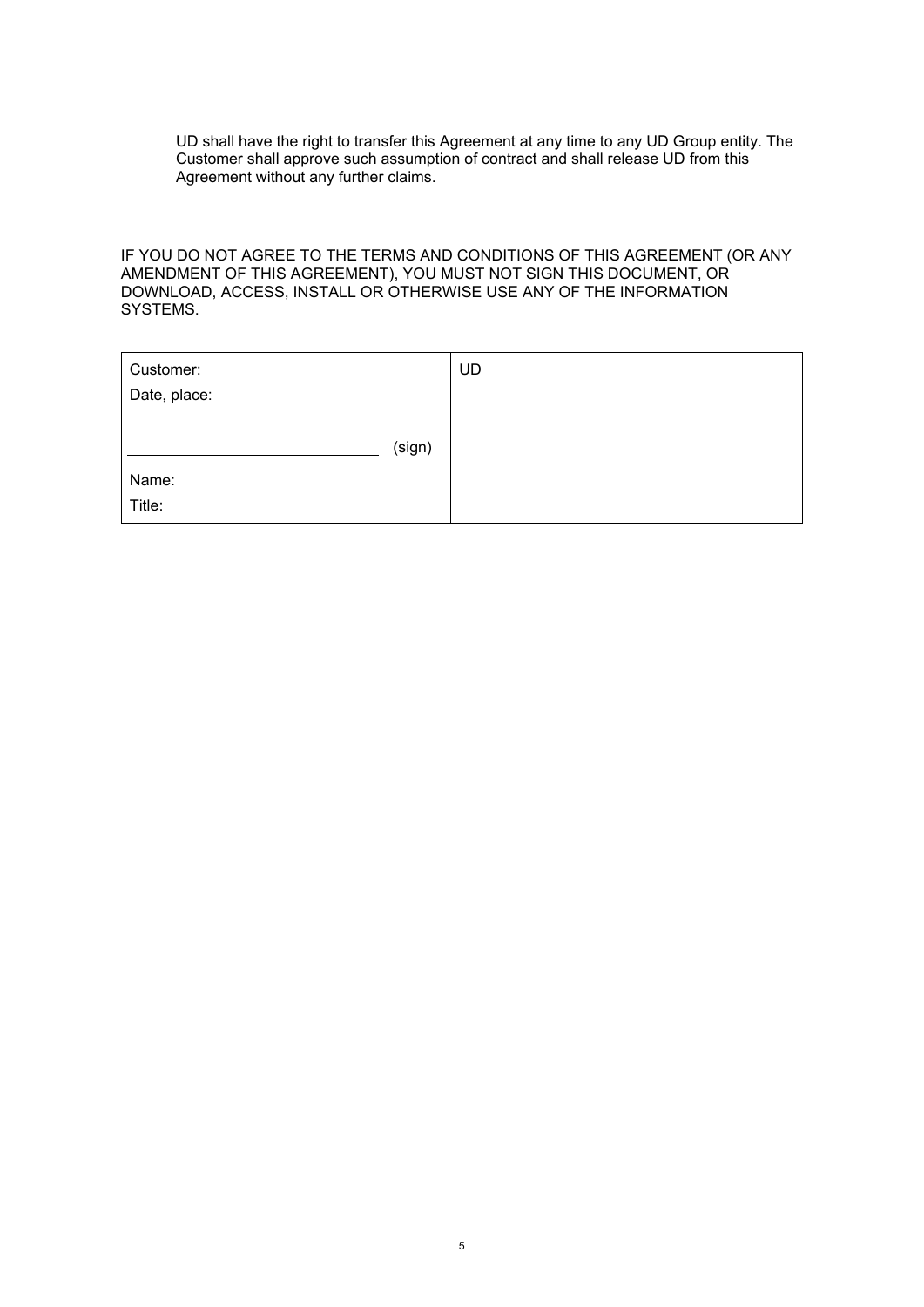## **APPENDIX 1**

## <span id="page-5-0"></span>**PROVISIONS REGARDING THE PROCESSING OF PERSONAL INFORMATION**

## **PART A**

# **GENERAL PROVISIONS RELATING TO UD'S PROCESSING OF PERSONAL INFORMATION**

### 1. **UD AS A PROCESSOR**

1.1 For the purposes of this [Appendix](#page-5-0) 1 (*[Provisions Regarding the Processing of Personal](#page-5-0)  [Information](#page-5-0)*) :

"Controller" means the entity which determines the purposes and means of the processing of Personal Information;

"Data Subject" means an individual to whom Personal Information relates;

"Personal Information" means 'personal information' as defined in the *Privacy Act 1988* (Cth) and 'personal data' as defined in the GDPR;

"Personal Information Breach" means the loss, unauthorized access, modification or disclosure, of Personal Information in connection with this Agreement that may be notifiable under the *Privacy Act 1988* (Cth) or GDPR;

"Processor" means the entity which processes Personal Information on behalf of the Controller; and

"Supervisory Authority" means the Office of the Australian Information Commissioner and equivalent supervisory authorities of other jurisdictions.

- 1.2 [Part](#page-8-0) B of this [Appendix](#page-5-0) 1 (*[Provisions Regarding the Processing of Personal Information](#page-5-0)*) sets out a description of the Personal Information processed by UD under this Agreement, including as required by Article 28(3) of the GDPR. For the avoidance of doubt, Part B does not create any obligation or rights for any party to this Agreement.
- 1.3 The Parties agree that, when UD is processing Personal Information on behalf of the Customer in the course of providing Information Systems to the Customer, the Customer shall be the Controller and UD shall be the Processor of such Personal Information and that the following provisions shall apply in such circumstances.
	- (a) UD shall only process Personal Information in accordance with the Customer's documented instructions in this Agreement, unless otherwise required by applicable law to which UD Group is subject, in which case UD will inform the Customer of that legal requirement before such processing, unless the relevant applicable law prohibits such information. UD shall immediately inform the Customer if it believes that compliance with any instruction received would breach applicable data protection legislation.
	- (b) Beyond the automated service provision, individual documented instructions of the Customer are permitted only in exceptional cases and only in accordance with the terms of this Agreement.
	- (c) Customer may contact UD to request to correct, delete or block Personal Information. The Customer further acknowledges and agrees that UD may also act as Controller with respect to the Personal Information (including when collected under UD's privacy policy: https://www.udtrucks.com/privacy-policy) and in such circumstances may therefore retain any such Personal Information in its capacity as Controller notwithstanding any request from the Customer to delete Personal Information held by UD in its capacity as a Processor.
	- (d) The Customer authorizes UD to engage other Processors, including any member of the UD Group, for carrying out specific processing activities on behalf of the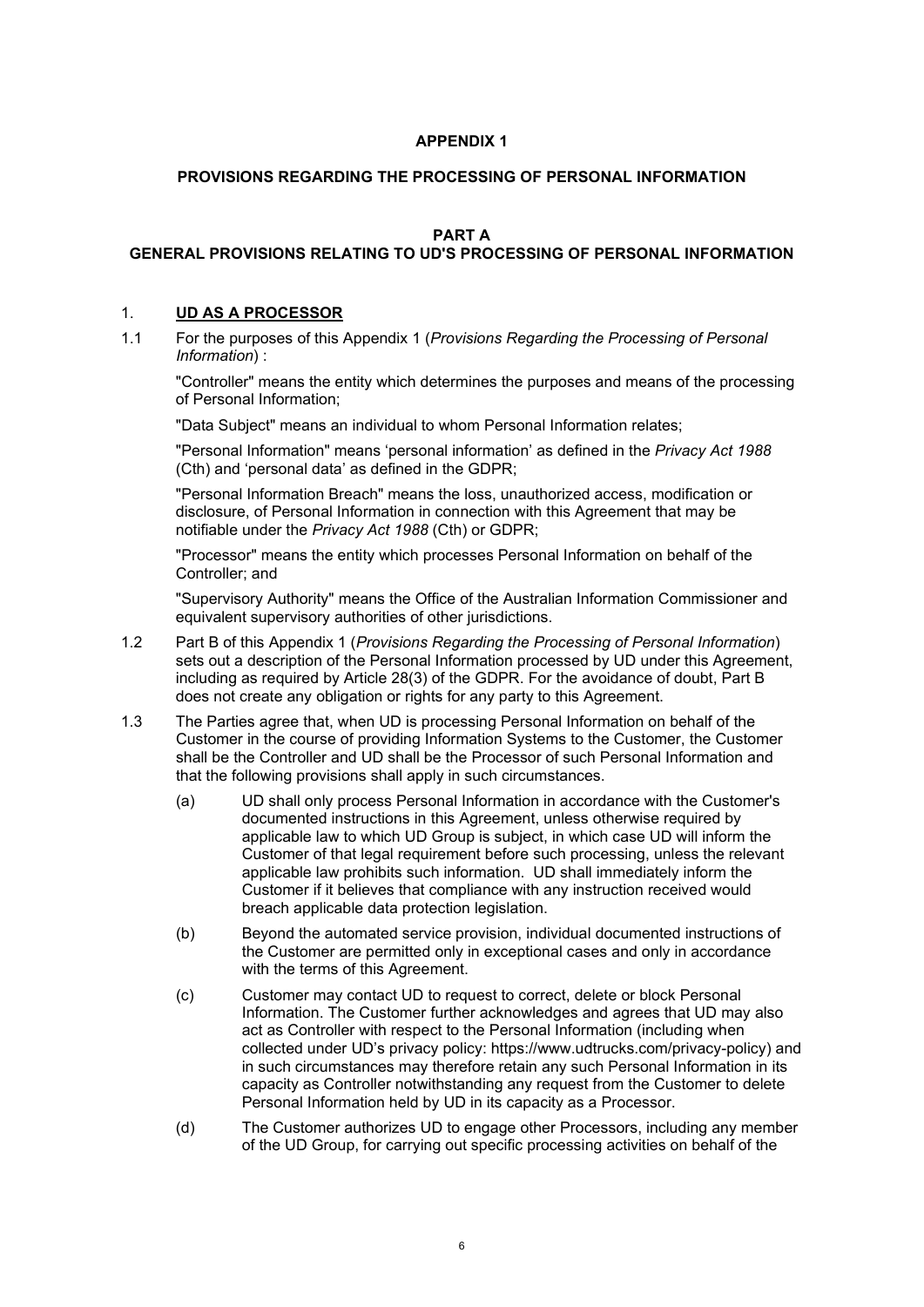Customer (each a "**Subprocessor**"), provided that UD shall ensure that it has appropriate data protection provisions in place with each Subprocessor, including to satisfy the requirements of Article 28(3) GDPR. UD shall promptly notify the Customer in a reasonable manner, including but not limited to publishing an updated list of Subprocessors on a Web site, in the event of intended changes to its Subprocessors and allow the Customer the opportunity to object to such change. The Customer acknowledges that in some cases, should the Customer object to such change, this may mean that UD is unable to provide some or all Information Systems or collection and processing of Vehicle Data from the Information Systems.

- (e) The Customer hereby appoints UD as its attorney solely for the purpose of, if applicable and determined as required by UD, entering into the Standard Contractual Clauses (processors) set out in Decision 2010/87/EC ("**Standard Contractual Clauses**"), or any other agreement with any sub-processor required by law for the processing of Personal Information, on behalf of the Customer and with any sub-processors located outside of the European Economic Area in order to facilitate the transfer of Personal Data in compliance with the GDPR or other applicable data protection law and further the Customer acknowledges that any such sub-processor may enter into a sub-processor agreement with subsequent sub-processors.
- (f) The Customer agrees that UD may transfer Personal Information to any country, including any country located outside of Australia, including Singapore, India, Ireland, and Sweden. In such circumstances, the Parties shall take such further measures as are required to ensure that such transfers are in accordance with applicable data protection law, which may include entering into Standard Contractual Clauses.
- (g) Nothing in the Agreement shall prevent or limit UD Group's ability to process Personal Information as Controller, even in respect of Personal Information which UD Group may be processing on behalf of the Customer as Processor.

## 2. **FURTHER DUTIES OF CUSTOMER**

- 2.1 The Customer remains legally responsible for the assessment of the lawfulness of the collection, processing and use of Personal Information, as well as for the safeguarding of the rights of affected third parties and with regard to claims asserted by such third parties and the Customer shall ensure that any Personal Information stored in the Information Systems is lawfully processed.
- 2.2 The Customer shall immediately inform UD and provide UD with appropriate instructions if it has determined that there are errors or irregularities in UD's processing of Personal Information under this Agreement.

## 3. **FURTHER DUTIES OF UD**

- 3.1 UD shall inform the Customer without undue delay, and, where feasible, not later than 72 hours after having become aware of it, if there has been a Personal Information Breach affecting the Personal Information processed by UD on behalf of the Customer in accordance with this Agreement.
- 3.2 UD shall ensure that all personnel (including personnel of UD's Subprocessors involved in processing Personal Information in connection with this Agreement) are subject to an appropriate obligation of confidentiality.
- 3.3 Taking into account the nature of the processing, UD shall, to the extent possible and allowed under applicable laws, assist the Customer by implementing appropriate technical and organizational measures, insofar as this is possible, for the fulfilment of the Customer's obligations as a Controller to respond to requests for exercising data subject rights under applicable data protection laws.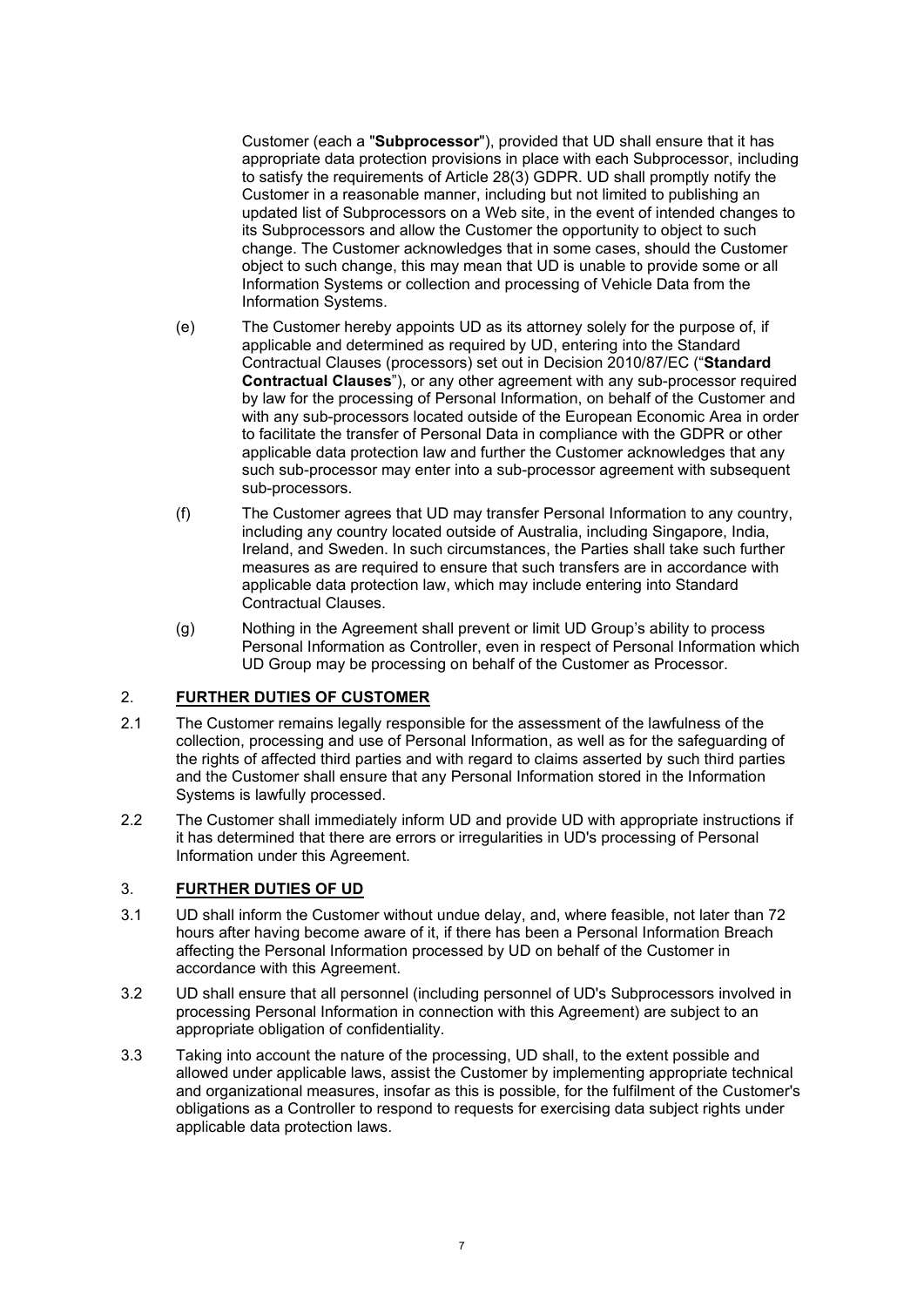- 3.4 UD shall co-operate with the Customer and take such reasonable commercial steps as are directed by the Customer (at the Customer's expense) to assist in the investigation, mitigation and remediation of each Personal Information Breach, including with respect to any notifications to a relevant Supervisory Authority or Data Subjects. Where any Personal Information Breach is notifiable under applicable data protection laws, the Customer must not mention any UD Group entity in any subsequent notification or other public statement (including to any Supervisory Authority) without UD's prior written consent as to the form and content of the notification or public statement.
- 3.5 UD shall, at the expense of the Customer, provide such reasonable assistance as maybe reasonably requested by the Customer with respect to any data protection impact assessments, and prior consultations with Supervisory Authorities which the Customer reasonably considers to be required (including by Article 35 or 36 of the GDPR), in each case solely in relation to processing of Personal Information in connection with this Agreement and taking into account the nature of the processing and information available to UD.
- <span id="page-7-0"></span>3.6 Customer may, no more than once per calendar year upon at least thirty (30) day's prior written notice, conduct an audit or appoint an independent third party auditor (provided that the Customer or such independent third party auditor is bound by a confidentiality undertaking agreed by UD) to conduct, during UD's normal working hours, an audit to assess UD's compliance with this [Appendix](#page-5-0) 1 *(Provisions Regarding the Processing of Personal Information*). The costs of any audit performed under this Paragraph [3.6](#page-7-0) shall be borne by the Customer. The audit shall be restricted in scope, manner and duration to that which is reasonably necessary to achieve its purpose and may not unnecessarily disrupt UD operations.
- 3.7 UD will not disclose any Personal Information which it is processing as a Processor on behalf of the Customer following information requests by third parties without prior consent from the Customer, unless UD is required to do so by law or order by a court or competent authority.
- 3.8 UD shall promptly upon termination or expiry of this Agreement or otherwise on request by Customer, return to Customer or delete all Personal Information, including any copies thereof, on any media in its power, possession or control, except to the extent that UD is required by applicable law to retain such Personal Information or UD Group otherwise holds such Personal Information in its capacity as a Controller. To avoid any misunderstanding, Customer acknowledges and agrees that the Personal Information, in part or whole, may become unavailable after certain years of retention by UD Group. Customer specifically acknowledges and agrees that UD Group may not be able to return any Personal Information that have been processed by UD Group five (5) or more years prior to the date of written request from Customer.

## 4. **DATA SECURITY**

UD shall ensure sufficient data security by means of appropriate technical and organizational measures to protect the Personal Information that is processed on behalf of the Customer, and UD agrees that such measures shall comply with the requirements of the applicable law. The technical and organizational measures to ensure data security may be modified by UD according to technical progress and development, provided that this does not result in a lower security level.